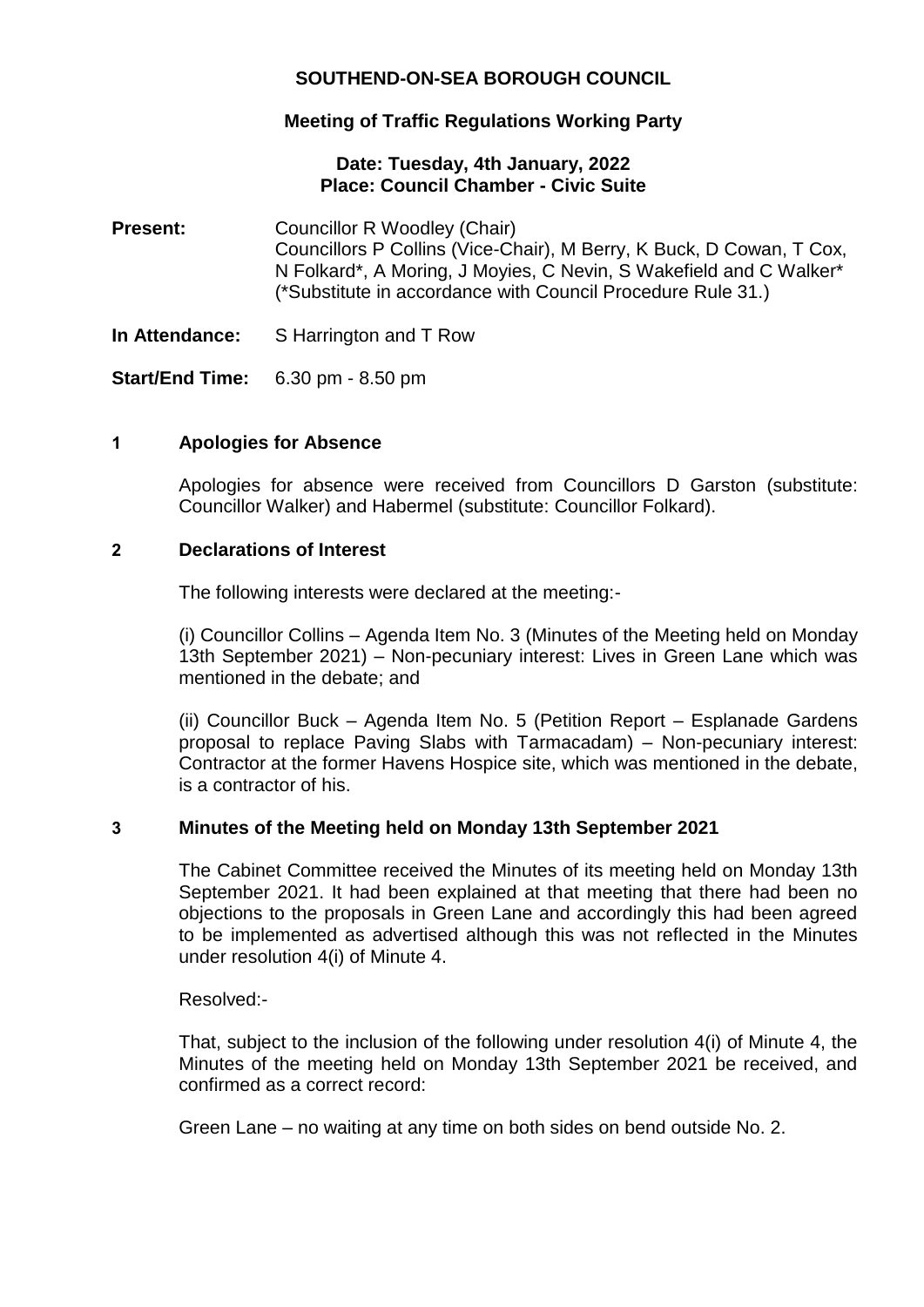## **4 Minutes of the Meeting held on Tuesday 21st September 2021**

Resolved:-

That the Minutes of the Meeting held on Tuesday, 21st September 2021 be received and confirmed as a correct record.

## **5 Petition Report - Esplanade Gardens proposal to replace Paving Slabs with Tarmacadam**

The Working Party received a report of the Executive Director (Neighbourhoods and Environment) concerning a petition containing 26 signatures requesting the Council to not use tarmacadam when undertaking highways improvement resurfacing work in Esplanade Gardens. The petition had been referred to the Cabinet Committee for consideration by Council at its meeting held on Thursday 25th November 2021 (Minute 468 refers).

In response to questions regarding the conflicting information received in respect of the implementation of the new resurfacing policy in Chalkwell Avenue, Acacia Drive and Thorpedene Gardens, Council's Head of Traffic & Highways undertook to investigate the matter and respond to the respective Ward Councillors directly.

The Head of Traffic & Highways also gave assurances to respond to the issues highlighted by Councillors relating to the re-instatement works being undertaken by City Fibre.

Resolved:-

That Cabinet Committee be recommended:-

1. That the footway resurfacing programme continue to be implemented in accordance with the current resurfacing policy.

2. That the petition be noted but that the request that footway resurfacing in Esplanade Gardens in concrete slabs be refused.

3. That the lead petitioner be informed of the Councils decision.

## **6 2021 Constitutional Changes - Traffic & Highways**

The Working Party received an oral report of the Head of Traffic and Highways that presented the new procedures following the constitutional change and amendments to delegations to officers approved by Council at its meeting on 9<sup>th</sup> September 2021 (Minute 309 refers).

Resolved:-

That the report be noted.

## **7 Thorpe Bay Gardens**

The Working Party received a report of the Executive Director (Neighbourhoods and Environment) that provided background information of the draft traffic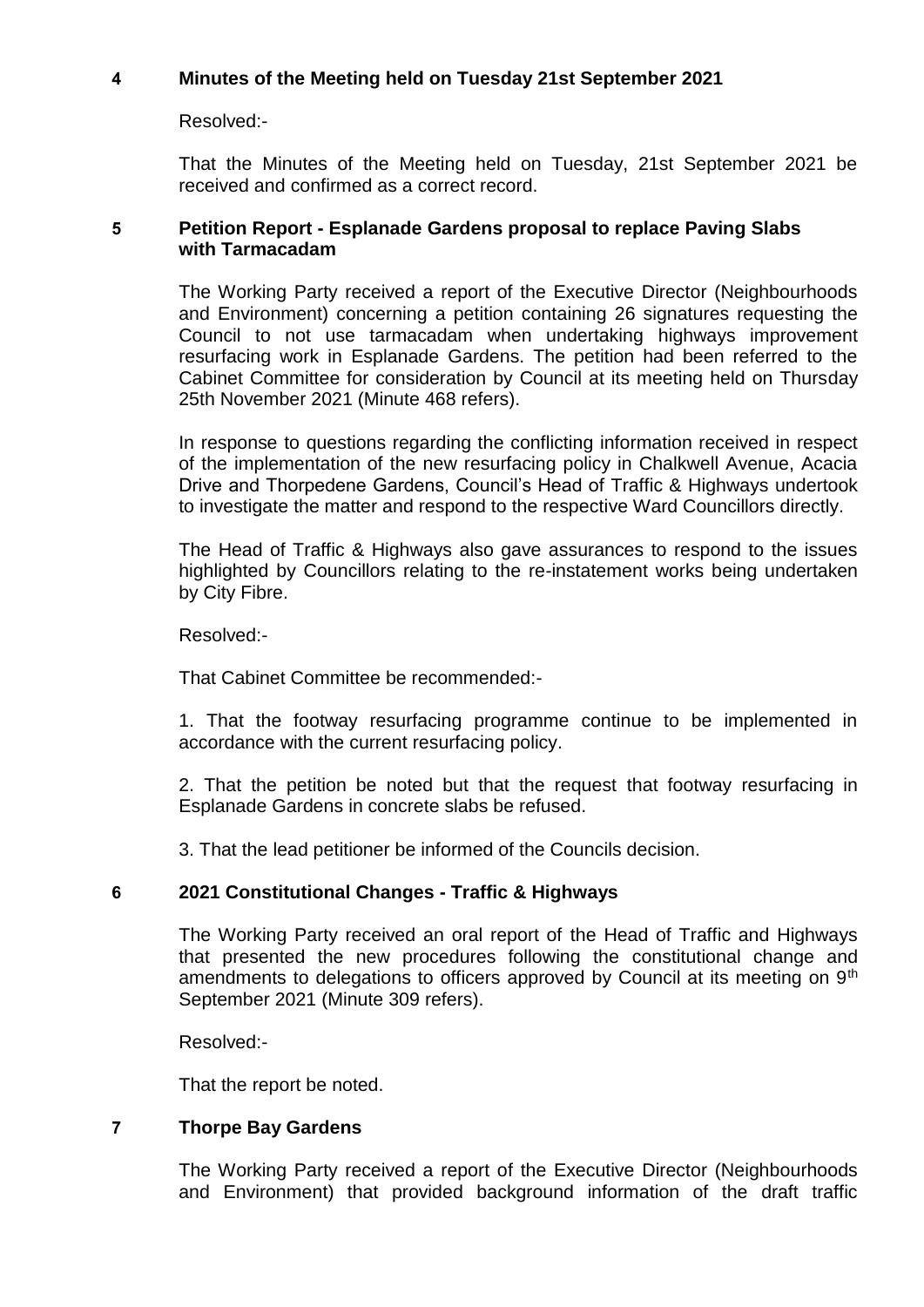regulation order in Thorpe Bay Gardens. The matter had been referred back by the Place Scrutiny Committee at its meeting on 4th October 2021 (Minutes 364 and 477 of Council refer) for reconsideration by the Traffic Regulations Working Party and Cabinet Committee.

The Working Party discussed the matter in some detail and questioned whether there was sufficient relevant evidence to justify the introduction of the proposed traffic regulation order and/or possible inclusion in the review of the existing PSPO (Public Spaces Protection Order).

In response to questions regarding vehicles being driven on the green area, the Council's Head of Traffic & Highways undertook to investigate whether there were any existing byelaws that prohibited this.

### Resolved:-

That Cabinet Committee be recommended that a full report be prepared setting out a detailed evaluation of all the evidence and relevant facts, including the details and extent of any alleged anti-social behaviour, in relation to the issues relating to draft traffic regulation order in Thorpe Bay Gardens and/or possible inclusion in the review of the existing PSPO (Public Spaces Protection Order), for consideration by the Traffic Regulation Working Party and Cabinet Committee at a future meeting, the content and details of which to be agreed by the Cabinet Member for Transport, Asset Management and Inward Investment.

### **8 Crosby Road**

The Working Party received a report of the Executive Director (Neighbourhoods and Environment) that provided background information of the draft traffic regulation order for part-time waiting restrictions in Crosby Road. The matter had been referred back by the Place Scrutiny Committee at its meeting on 4th October 2021 (Minutes 364 and 477 of Council refer) for reconsideration by the Traffic Regulations Working Party and Cabinet Committee.

In response to a request for the costs incurred in respect of the Crosby Road scheme, the Head of Traffic & Highways undertook to email the details to the Ward Councillors and the Traffic Regulations Working Party. She also gave assurances that any traffic surveys undertaken would include periods during the summer months and no further mistakes would be repeated.

Resolved:-

That Cabinet Committee be recommended:

1. That the current proposed draft traffic regulation order for the introduction of part-time waiting restrictions in Crosby Road not be progressed.

2. That the Head of Traffic & Highways be authorised to undertake the necessary surveys and research of the issues occurring in Crosby Road, including during the summer months, the timing of which surveys to be agreed in consultation with the relevant Ward Councillors, and prepare any necessary and appropriate proposals/scheme designed to combat/address them and carry out community